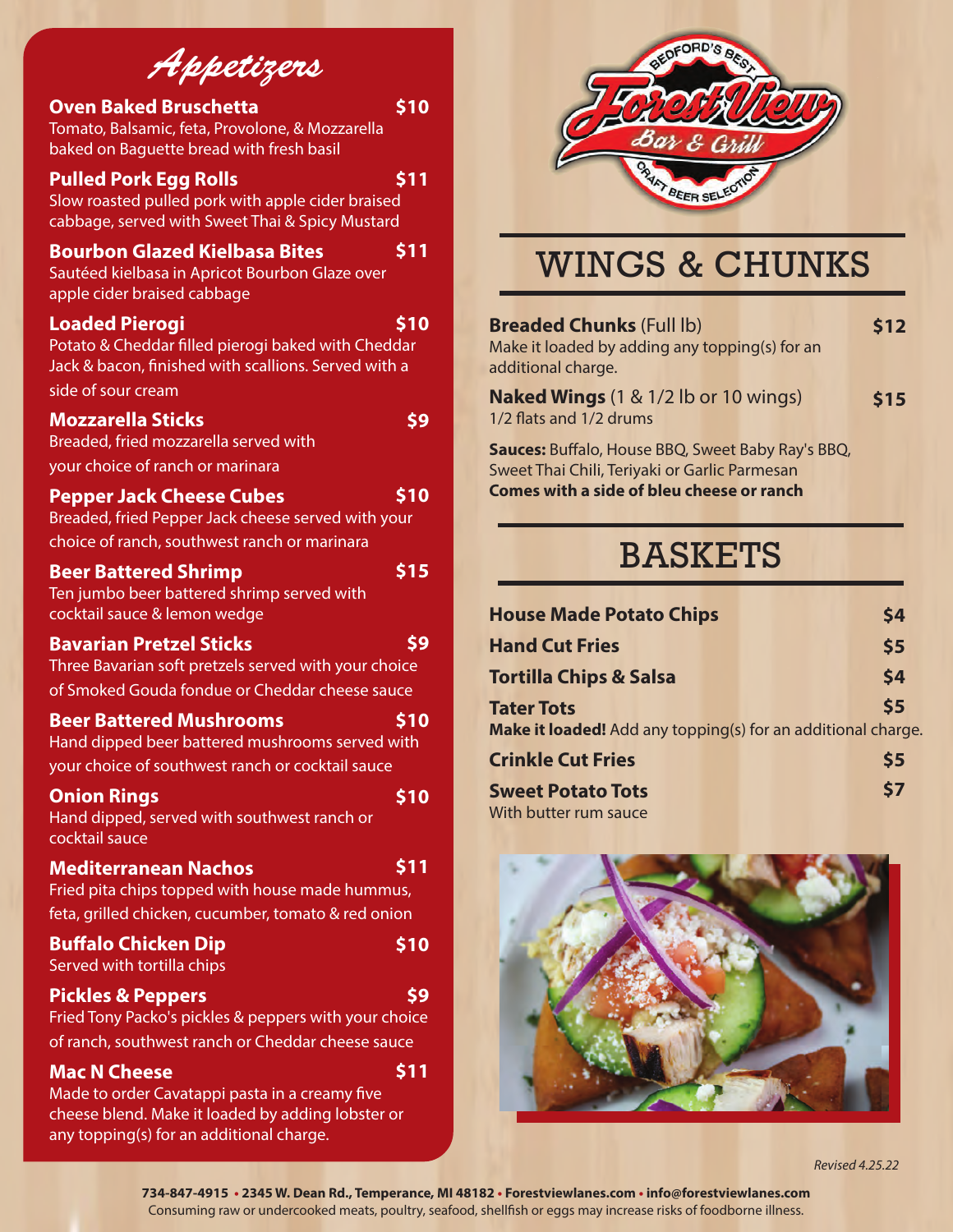## Add on Toppings!

#### **Ask your server about customizing any menu item by adding our premium toppings.**

**Including:** Bacon, egg, avocado, cheese, ham, turkey, taco meat, pulled pork, grilled chicken, fried chicken or lobster and more....

## PIZZA

#### **Cheese Pizza**

#### **\$10**

Topped with our signature pizza sauce and pizza cheese blend on regular or thin crust.

#### **Build your own Pizza**

**\$10**

Start with a cheese pizza and add your favorite toppings for an additional charge per topping.

 **Regular Toppings:** Pepperoni, sausage, red bell pepper, bacon, ham, black olives, banana peppers, red onion, jalapeño peppers, portabella mushroom, button mushroom, tomato, salami & feta cheese

 **Premium Toppings:** Grilled chicken, carne asada, prime rib, beef & chorizo or any other ingredient from our menu for an additional charge

#### **Forest View Cheesy Bread**

**\$10**

**\$15**

Pizza cheese blend, herb garlic butter & parmesan, with optional Cajun garlic toasted sesame seeds

#### **Cauliower Crust Pizza**

Topped with our signature pizza sauce and pizza cheese blend and add your choice of one regular topping. Any additional toppings for extra charge.

*Specialty Pizzas*

#### **The Ultimate**

**\$15**

Pepperoni, sausage, red onion, portabella mushrooms and banana peppers

#### **Meat**

Pepperoni, sausage, salami, bacon & ham

#### **Chicken Bacon Ranch**

Grilled chicken, bacon, Cheddar Jack with Ranch dressing

#### **Veggie**

Red onion, red pepper, banana peppers, black olives, portabella mushrooms, button mushrooms & tomato

**Add a crust topper for an additional charge:**  Parmesan, Herb Garlic Butter, or Cajun Garlic toasted sesame seeds

*Burgers*

Served with one of our side items

#### **Forest View Burger**

1/2 lb patty with lettuce, tomato, onion & mayo

#### **Add bacon or cheese for an additional charge:**

American, Pepper Jack, Cheddar, Swiss, Smoked Gouda, Provolone, Smoked Cheddar, cream cheese or feta

#### **The Jalapeno Popper**

**\$13**

**\$13**

**\$11**

1/2 lb Cajun seasoned patty with Cheddar, Pepper Jack, cream cheese, hand-dipped jalapeño bottle caps, lettuce & tomato

#### **The Ol' Smokey**

1/2 lb patty with a choice of pulled pork **OR** bacon, Smoked Cheddar, House BBQ, hand-dipped onion

rings, lettuce & tomato

#### **Farm Fresh \$13**

1/2 lb patty with American cheese, bacon, fried egg, lettuce & tomato

#### **Michigan Cherry Turkey Burger \$13**

Grilled turkey burger topped with Michigan cherry preserves, melted Feta, lettuce & tomato on a toasted Greek yogurt wheat bun

#### **Kafta Burger**

**\$13**

Grilled lamb & beef kafta topped with Tzatziki sauce, lettuce, tomato and onion on a toasted Greek yogurt wheat bun

#### **Beyond Burger**

Vegan-friendly plant-based burger with lettuce, tomato, onion on Greek yogurt wheat bun **\$15**



**\$15**

**\$15**

**\$15**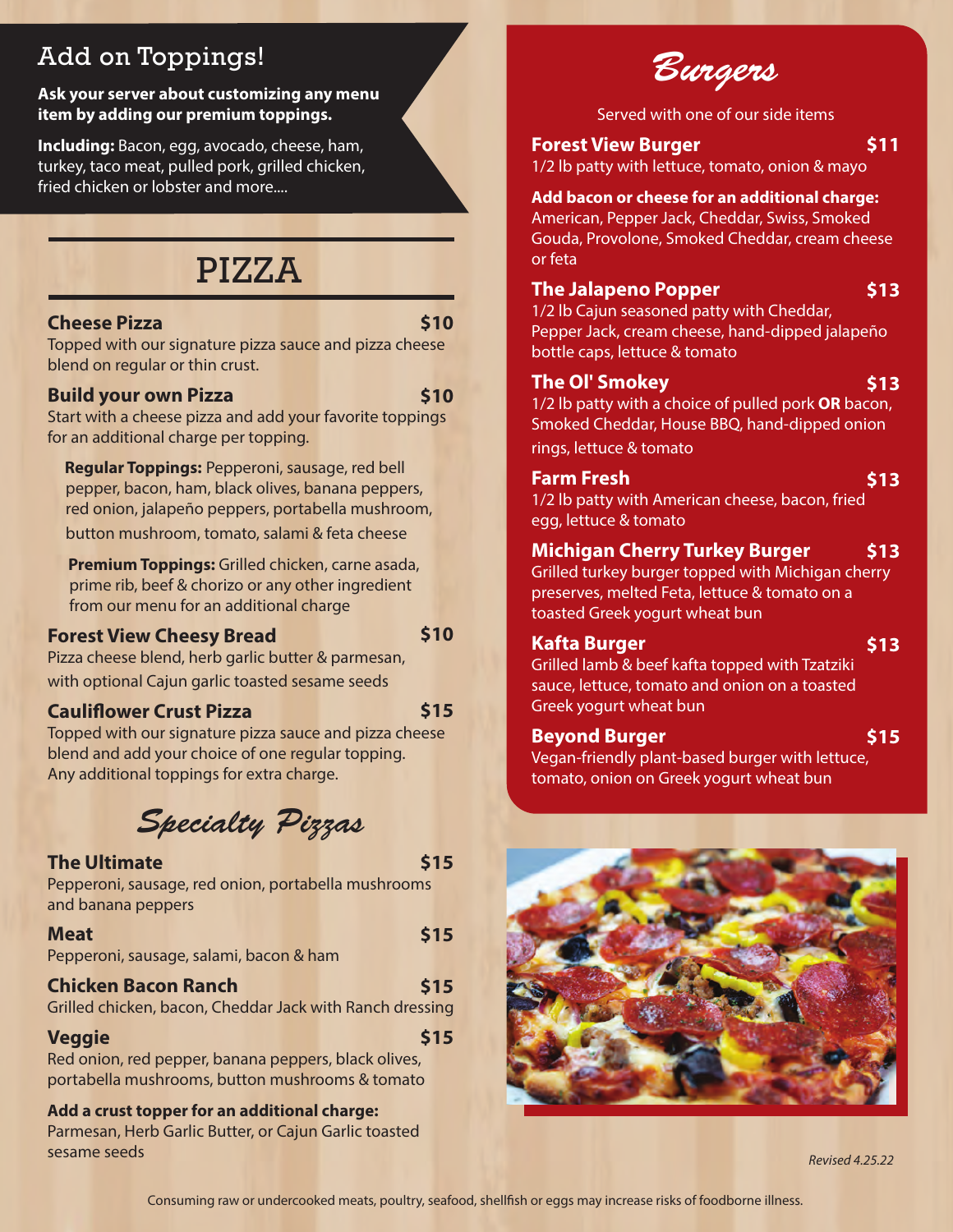# SANDWICHES

|                              | Served with one of our side items |  |
|------------------------------|-----------------------------------|--|
| <b>Loaded Grilled Cheese</b> |                                   |  |

Smoked Gouda, Cheddar, Swiss, bacon, cream cheese & tomato on toasted Asiago encrusted Detroit Sourdough

#### **Perch Sandwich**

Beer battered perch on a toasted bun with tartar sauce, lettuce, onion & tomato

## **BLT**

Bacon, lettuce, tomato & mayo on toasted Detroit Sourdough

#### **Charbroiled Chicken Sandwich \$11**

#### Charbroiled chicken breast on a toasted bun with lettuce, tomato, onion & mayo

#### **Quarter Pound Dog**

1/4 lb all beef frank. Add chili (chorizo & beef) & cheese for an additional charge

#### **The Bedford Beef**

Thin sliced prime rib topped with fresh cut fries, Cheddar cheese sauce & bacon bits on a hoagie roll

#### **Homemade Fried Chicken Sandwich \$13**

**American:** American cheese, chopped pickle, onion, mayo, lettuce & tomato **Parmesan:** Marinara, Provolone, Mozzarella **Cordon Bleu:** Grilled ham, swiss & Dijon-mayo

#### **The Walter**

**\$15**

**\$13**

**\$12**

**\$14**

**\$12**

**\$7**

**\$15**

Super stuffed triple decker on toasted Detroit Sourdough with turkey, ham, prime rib, bacon, Swiss, Cheddar, lettuce tomato, onion & mayo

## **Pulled Pork Sandwich**

BBQ pulled pork with House BBQ served on a toasted bun



*Sides* **House Chips • Hand Cut Fries Seasonal Vegetables • Side Salad**

# SOUPS & SALADS

## **Make Any Salad a Wrap for \$1 more**

**Dressings:** Ranch, Bleu Cheese, Italian, Honey Mustard, Caesar, Southwest Ranch, French, 1000 Island, Balsamic Vinaigrette, Fat Free Raspberry Vinaigrette

#### **Cobb Salad**

Grilled chicken, grape tomatoes, avocado, bacon,

scallions & egg on mixed greens

## **Chicken Caesar Salad**

Grilled chicken, shredded parmesan & croutons on Romaine lettuce with Caesar dressing on the side

## **Buffalo Chicken Salad**

Buffalo tossed chicken chunks on mixed greens with red onion, bacon, grape tomatoes & Cheddar Jack cheese

#### **House Salad**

**\$10**

**\$6**

**\$13**

**\$12**

**\$12**

Mixed greens, cucumber, grape tomatoes, red onion, Cheddar Jack cheese & croutons

#### **French Onion Crock Au Gratin**

Baked with croutons, Provolone & Mozzarella

**Soup deJour** Ask server for details - Cup **\$4** Bowl **\$6** 

# SOUTHWEST

## **Carne Supreme Nachos**

**\$13**

Chorizo & beef taco meat, Cheddar Jack cheese, lettuce, pico, avocado & jalapeño peppers with side of Adobo salsa

#### **Cajun Chicken Nachos \$13**

Cajun chicken, Pepper Jack, lettuce, pico & jalapeño peppers with a side of verde Salsa

**Queso Fundido**  Chorizo & beef cheese dip with tortilla chips

# **\$11**

**\$12**

**\$12**

**\$9**

**Carne Asada Tacos**  Three soft taco shells stuffed with braised Carne Asada steak topped with onion, cilantro, lettuce, tomato and **\$14**

#### Cheddar Jack cheese

## **Cajun Chicken Tacos**

Three soft shells stuffed with Cajun meat, Cheddar Jack cheese, lettuce, tomato and sour cream; served with chips & salsa

#### **Beef & Chorizo Tacos**

Three chorizo & beef tacos with Cheddar Jack cheese, lettuce, tomato and sour cream; served with chips & salsa

#### **Nachos with Cheese**

Cheddar cheese sauce, Gouda cheese sauce or baked-on cheddar Jack cheese